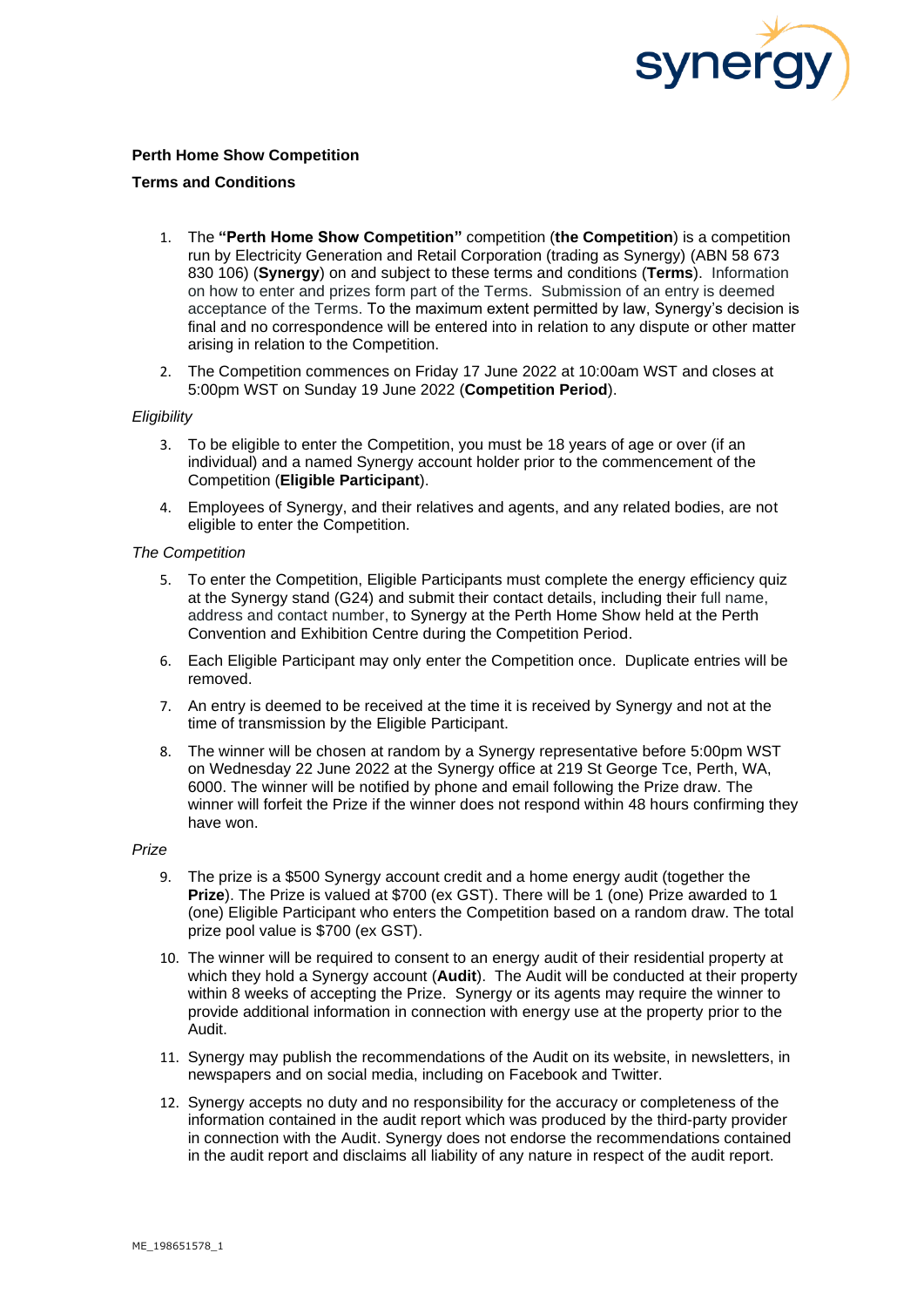

- 13. The Audit will be conducted between 23 June and 17 August 2022. The winner must make their premises available to the auditor for the purpose of conducting the Audit at a time convenient for both parties within this period.
- 14. The \$500 Synergy account credit forming part of the Prize, will not be applied to the winner's Synergy account until the Audit has been conducted in accordance with these Terms. Unless otherwise agreed by Synergy in its sole discretion.
- 15. The Prize must be taken "as offered" and cannot be varied, extended, transferred, exchanged or redeemed as an upfront credit.
- 16. If the Prize is unavailable for any reason, Synergy reserves the right to offer a substitute prize of equivalent value.
- 17. Any additional products or services not included in the Prize, but required by a winner, will need to be arranged and paid for by that winner.
- 18. If there is any expiry date by which the Prize must be used then Synergy will not be responsible if the Prize expires as a result of not being used or redeemed prior to that expiry date.
- 19. The Prize may be subject to additional terms and conditions from the supplier which will be notified to the winner when the Prize is provided to the winner.
- 20. All entrants agree to participate and co-operate as required in editorial activities relating to the Competition, including but not limited to being interviewed and photographed. Each winner consents to Synergy using the Eligible Participant's name, likeness, image and voice (including photograph, film and recording of the same) in any media for an unlimited period of time without remuneration for the purpose of promoting the Competition (including any outcome), Synergy and the products or services or both supplied by Synergy. Each winner agrees they will not, and will ensure that their companions do not sell or otherwise provide their story and photographs to any media or other organisation without Synergy's consent.
- 21. Synergy accepts no responsibility for any late, lost, incomplete, misdirected, incorrectly submitted, delayed or ineligible entries, applications, claims or correspondence whether due to error, omission, alteration, tampering, theft, deletion, destruction, transmission, interruption, communications failure or otherwise. Synergy has no control over the postal system, internet, telecommunications networks or lines and accepts no responsibility for any problems associated with them, whether due to traffic congestion, technical malfunction or otherwise.
- 22. Any queries or complaints regarding the prize and its terms of use, including any validity period within which it must be used or where it can be used, must be directed to Synergy.
- 23. If for any reason any aspect of the Competition is not capable of running as planned, including by reason of infection by computer virus, telecommunications networks failure, bugs tampering, unauthorised intervention, fraud, technical failures, the effects of COVID-19 or any cause beyond the control of Synergy which corrupts or affects the administration, security, fairness, integrity or proper conduct of the Competition, or otherwise frustrates the conduct of the Competition, Synergy reserves the right to cancel, terminate, modify or suspend the Competition, or invalidate any affected entries, subject to the approval of Gaming and Wagering Commission (WA) or other relevant authorities, if and only to the extent required.
- 24. None of Synergy and its associated agencies and companies are liable to any winner or any other person in any way (including but not limited to liability for negligence) for any loss, expense, damage or injury which is suffered or sustained (whether or not arising from any negligence) in connection with all or any of the promotion, the Competition or acceptance, transportation, delivery or use of the prize, except for any liability which cannot be excluded by law (in which case that liability is limited to the minimum liability allowable by law).
- 25. Any queries or complaints regarding the prize and its terms of use, including any validity period within which it must be used or where it can be used, must be directed to Synergy.